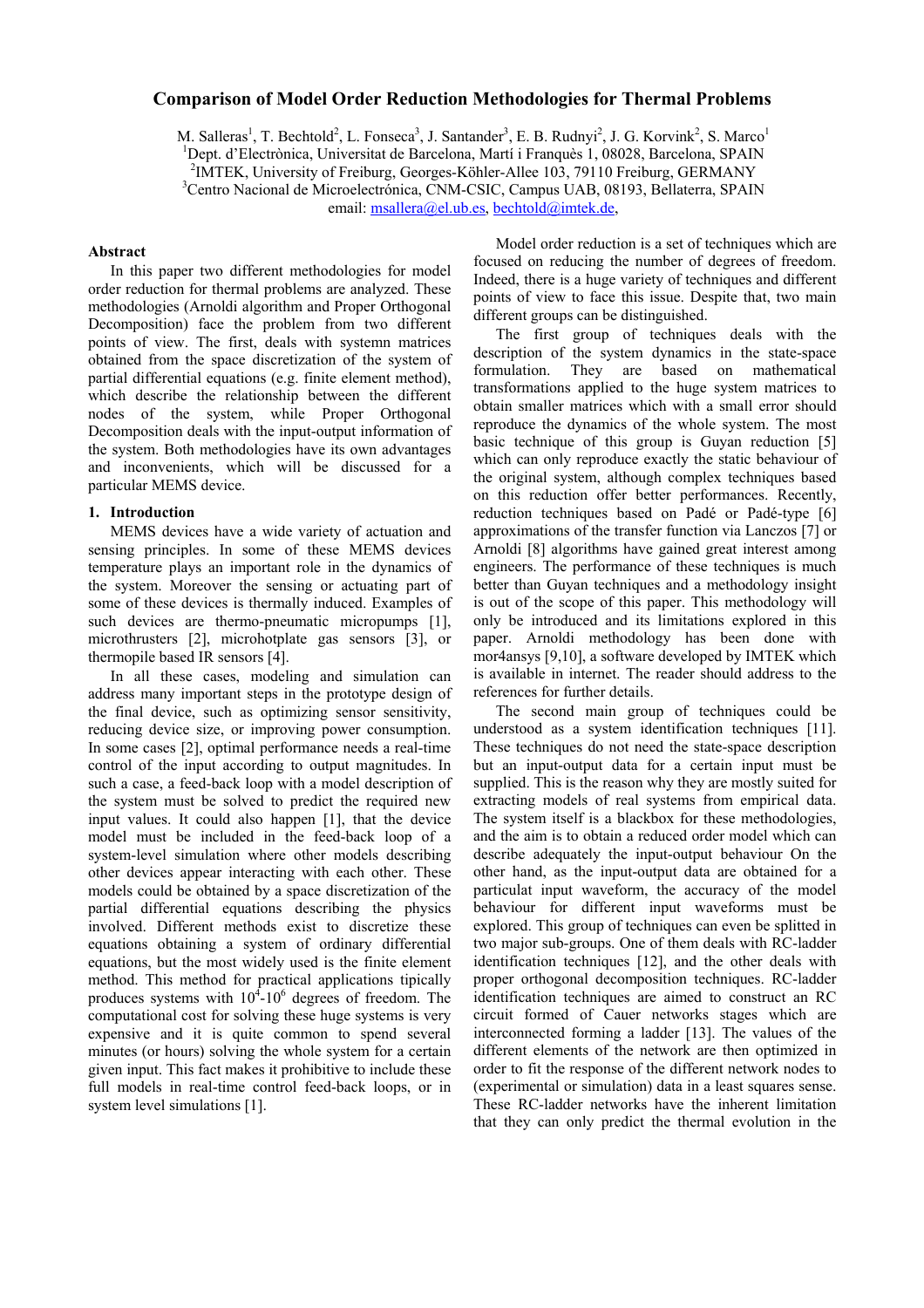nodes where they were fit. Instead, Proper Orthogonal Decomposition (POD) and Arnoldi algorithm can predict the temperature evolution in all the nodes conforming the model. Proper Orthogonal Decomposition is mathematically related to well-known techniques as Principal Component Analysis (PCA), also known as Karhunen - Loève decomposition (KLD), and the singular value decomposition method (SVD) [14]. From a mathematical point of view, POD techniques provide an optimal (in least-square sense) low-order subspace to project the full system output. A critical point in POD is the selection of the excitation waveform, as well as the time stamps where the solution is computed. The excitation waveform must contain energy in the whole frequency range of interest. A typical choice, although not the only possibility, is to select a step input. For the time stamps (also known as snapshots), we selected logspaced points in the time axis in order to cover the system dynamics over a large range of time constants. It is important to note, that other selection can bring different efficiency in the reduction. This paper will be devoted to principal component analysis limitations and capabilities compared to Krylov methods. As a case study, these techniques will be applied to a thermopile based IR sensor [4].

## **2. IR Thermopile Sensor Structure**

The basic structure of the thermopile based IR sensor, is a silicon bulk with a thermally isolated membrane. This membrane contains the hot junctions of the thermopiles, while the cold junctions are located in the opposite side of the membane, over the silicon bulk, in order to assure a maximum thermal isolation. The IR radiation is absorbed in a boron doped silicon rectangle located in the center of the membrane. In addition, a  $n^+$ polysilicon layer can be



Figure 1: Thermopile IR sensor structure (top) and cross-sectional view (bottom) including, 1, isothermal radiation absorber;  $2,6$ ,  $SiO_2/Si_3N_4$  support and passivation layers; 3, 4, poly-n+/Al thermopile stripes; 5, polysilicon heater layer.

In order to assure a high thermal isolation from the ambient, the thermopiles are located inside a siliconoxide/silicon-nitride sandwich with a very low thermal conductivity (see figure 1). The sensor is fabricated with

CMOS compatible micromachining processes, in order to integrate on the same chip the needed electronics to amplify the output signal of the sensor. A total of 65+65 thermocouples are used to amplify the sensor sensitivity. A top view of the final device can be seen in figure 2.



Figure 2: Top view photographs of the IR thermopile sensor.

## **3. FEM Modelling**

The comercial software  $ANSYS^{\circledR} 8.1$  has been used to build a finite element model of the device. A 3D model has been considered, with shell elements conforming the membrane, because the thermal gradients perpendicular to the membrane are assumed to be negligible [15]. Due to simmetry only one half of the device is modelled. The thermal properties of the different materials used in the finite element model are summarized in table 1. All the properties are considered temperature independent, and have been evaluated at T=300K.

| <b>Material</b>  | density              | thermal<br>conductivity | specific heat<br>capacity |
|------------------|----------------------|-------------------------|---------------------------|
|                  | ρ                    | K                       | C                         |
|                  | [Kg/m <sup>3</sup> ] | $[ W/(m \cdot K) ]$     | [J/(Kg·K)]                |
| Silicon          | 2328                 | 150                     | 700                       |
| $Si_3N_4$        | 3180                 | 24                      | 880                       |
| SiO <sub>2</sub> | 2200                 | 1.4                     | 780                       |
| Aluminium        | 2692                 | 235                     | 900                       |
| $Poly-n+$        | 2328                 | 30                      | 754                       |

Table 1: Material properties.



Figure 3: Meshing of the finite element model.

Air conduction and radiation have been included in the simulation. Despite that, because of the small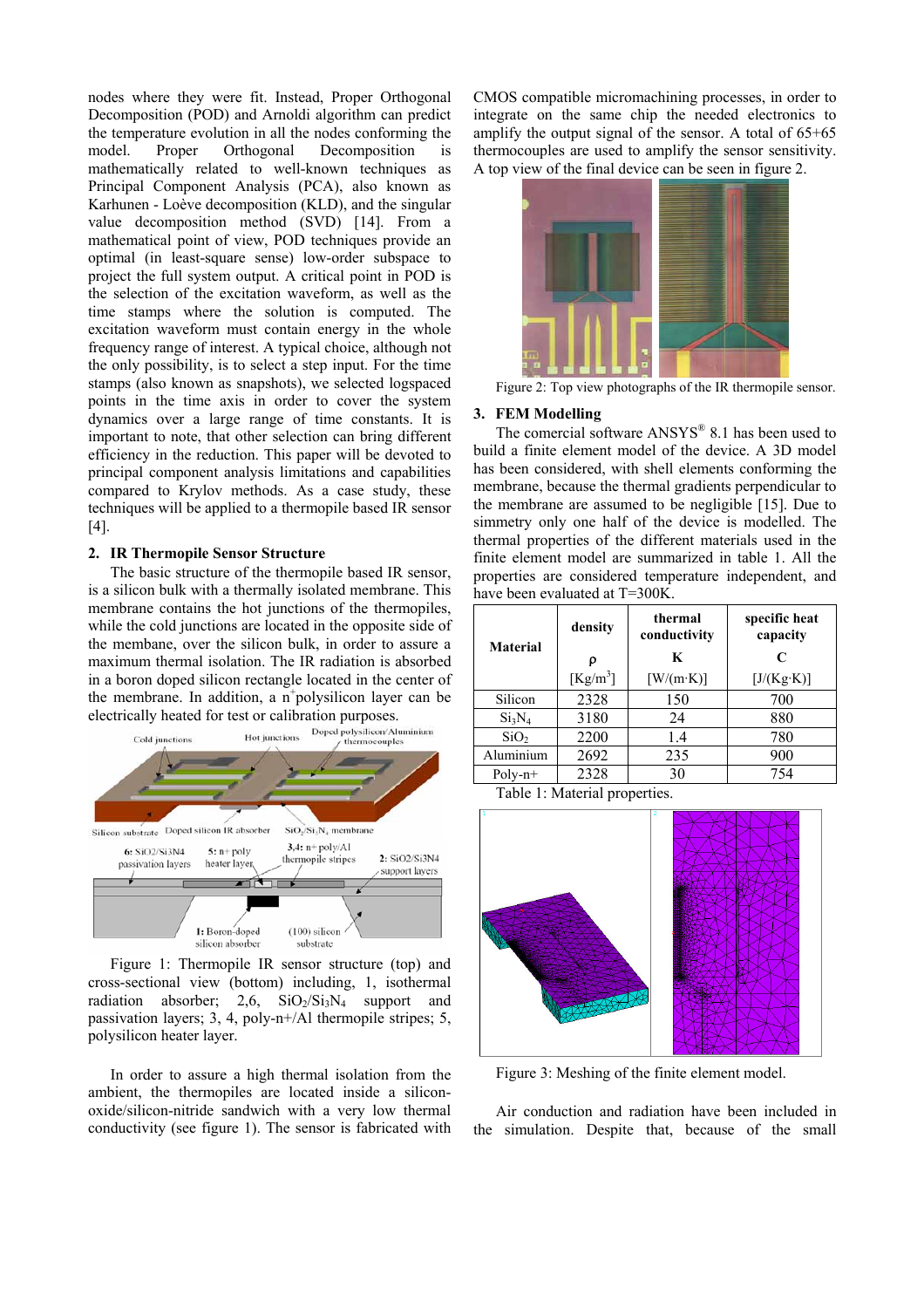temperature change, the non-linearities introduced by the radiation are negligible. Initial conditions are applied for all the ndoes at  $T_0$ =300K. Dirichlet boundary conditions have been applied to the bottom of the silicon bulk at T=300K. Emissivity is set globally to  $\varepsilon$ =0.2, except for the absorber where  $\varepsilon=1$  is assumed. A heat flux step of  $\Phi$ =10W/m<sup>2</sup> is applied to consider the incident radiation. Finally a heat exchange of h=180W/(K $\cdot$ m<sup>2</sup>) is considered. The obtained meshing consists of 1970 nodes and 8984 elements (see figure 3). The resulting stationary thermal distribution can be seen in figure 4.



a heat flux step of  $\Phi = 10 \text{W/m}^2$ .

The thermal transient simulation is carried out from  $t=10^{-7}$ s to  $t=1$ s, with 20 logspaced time points per decade, with a total number of 141 time stamps. From a practical point of view we are interested in the time evolution of the temperature difference between the hot junctions and the cold junctions. This is achieved by a volume weighted mean of the temperatures conforming the hot and cold junctions. For the finite element model this result is in figure 5. The maximum difference reached occurs for the stationary state and is 9.4mK.



Figure 5: Time evolution of the difference  $T_{hot} - T_{cold}$ from the FEM model for a  $\Phi = 10W/m^2$ .

#### **4. Model Order Reduction**

A deep insight in the theoretical aspects of Principal Component Analysis and Arnoldi algorithm is out of the scope of this work. Instead a detailed analysis of the results for the case study will be discussed. Heat conduction equation is written as:

$$
\frac{\partial T(\vec{x},t)}{\partial t} = \frac{1}{\rho C_P} \nabla \left( \kappa \cdot \nabla T(\vec{x},t) \right) + P \qquad (1)
$$

where  $\kappa$  is the thermal conductivity,  $\rho$  the density,  $C_P$ the specific heat capacity, and  $P$  is the power applied. After a spatial discretization using the Finite Element Method, this equation leads to a set of ordinary differential equations (ODE) which can be written as:

$$
CT' + KT = P \tag{2}
$$

where  $C$  is the specific heat capacity matrix,  $K$  is the thermal conductivity matrix, *P* the applied power, and *T* the temperature vector. *C* and  $K \in R^n \times R^n$  and *P* and *T*  $\in$  $R<sup>n</sup>$ , where *n* is the number of degrees of freedom resulting from the finite element model. Equation (2) is then a set of *n* first order ODE's which can be solved numerically but with a high computational cost. This equation can be stated in state space formalism as:

$$
\mathbf{x}' = \mathbf{A} \cdot \mathbf{x} + \mathbf{B} \cdot \mathbf{u}
$$
  

$$
\mathbf{y} = \mathbf{C} \cdot \mathbf{x} + \mathbf{D} \cdot \mathbf{u}
$$
 (3)

where  $x \in R^n$  are the state variables,  $u \in R^n$  the input vector and  $y \in R^n$  the output vector. In order to write equation  $(3)$  as equation  $(2)$ , we must set:

$$
A = -C^{-1} \cdot K
$$
  
\n
$$
B = C^{-1}
$$
  
\n
$$
C = I, \quad D = 0
$$

The basic idea of model order reduction is to describe the time variations of vector  $x$  with a low dimensional subspace as:

$$
\mathbf{X} = \mathbf{M} \cdot \mathbf{r} + \varepsilon \tag{4}
$$

where  $M \in R^n \times R^k$  is the transformation matrix from the high-dimensional space to the low-dimensional space, with  $k \ll n$ ,  $r \in R^k$  is the reduced dimension state vector, and *ε* a small error which depends on the reduced order *k*. Replacing equation (4) in equation (3) leads to:

$$
\mathbf{M}^T \cdot \mathbf{M} \cdot \mathbf{r}' = \mathbf{M}^T \cdot \mathbf{A} \cdot \mathbf{M} \cdot \mathbf{r} + \mathbf{M}^T \cdot \mathbf{B} \cdot \mathbf{u}
$$
  
 
$$
\tilde{\mathbf{y}} = \mathbf{C} \cdot \mathbf{M} \cdot \mathbf{r} + \mathbf{D} \cdot \mathbf{u}
$$
 (5)

where in the top equation a left product by  $M<sup>T</sup>$  has been applied. Considering that  $M<sup>T</sup> \cdot M = I$  equation (5) can be written as:

$$
\mathbf{r}' = \hat{\mathbf{A}} \cdot \mathbf{r} + \hat{\mathbf{B}} \cdot \mathbf{u}
$$
  

$$
\tilde{\mathbf{y}} = \hat{\mathbf{C}} \cdot \mathbf{r} + \mathbf{D} \cdot \mathbf{u}
$$
 (6)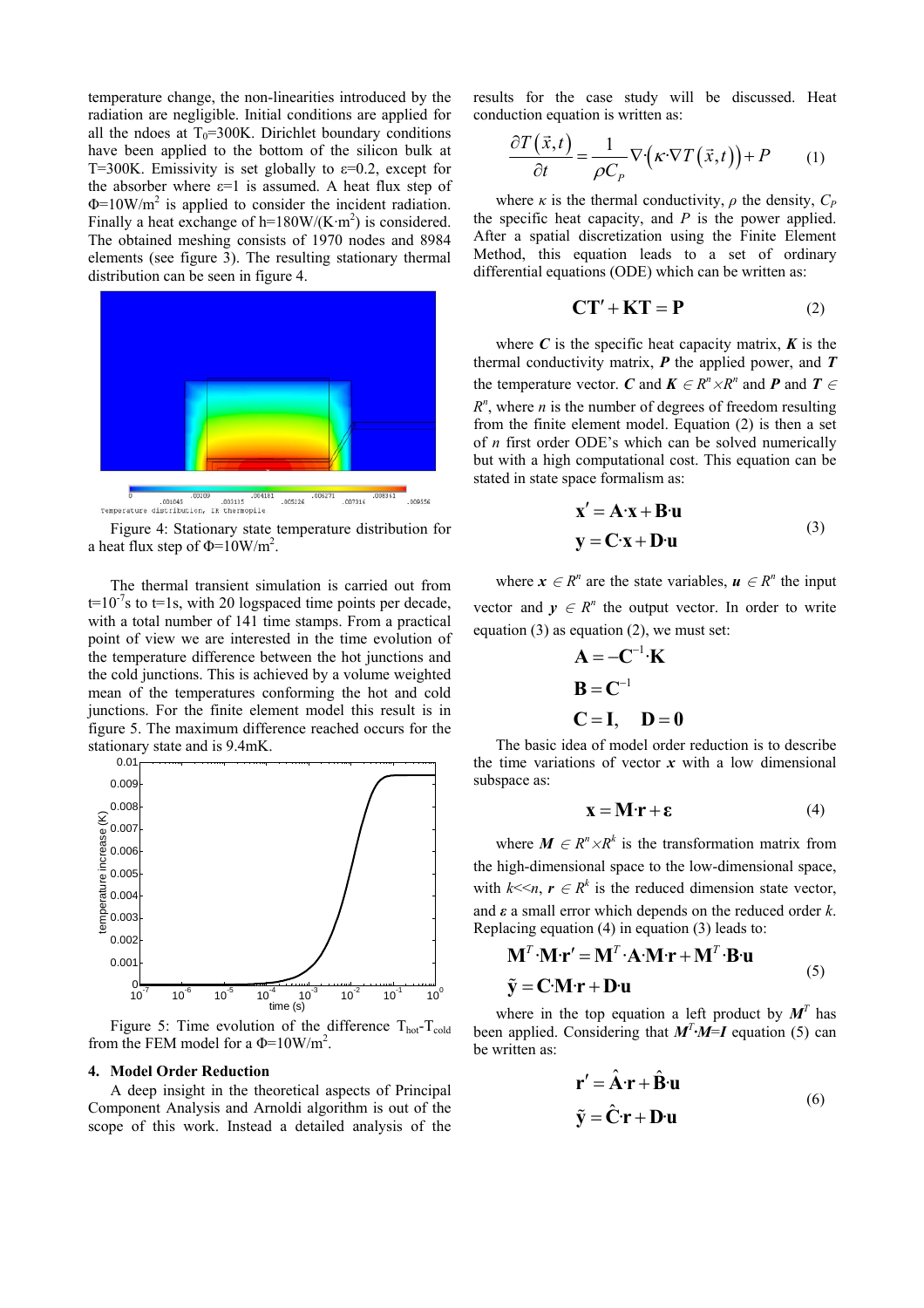where:

$$
\hat{\mathbf{A}} = \mathbf{M}^T \cdot \mathbf{A} \cdot \mathbf{M} \quad \in \mathbb{R}^k \times \mathbb{R}^k
$$
\n
$$
\hat{\mathbf{B}} = \mathbf{M}^T \cdot \mathbf{B} \quad \in \mathbb{R}^k \times \mathbb{R}^n
$$
\n
$$
\hat{\mathbf{C}} = \mathbf{C} \cdot \mathbf{M} \quad \in \mathbb{R}^n \times \mathbb{R}^k
$$
\n(7)

are the reduced matrices in the state space description. It is important to remark that the input we apply and the solution we obtain are both high-dimensional vectors. After model reduction, the solution can be obtained in a reduced dimension space with minimum computational effort, but it is an approximation to the finite element model solution obtained in equation (3).

At this point both methodologies we are interested in will be applied to the case study. Arnoldi algorithm is applied to the constitutive matrices of the finite element model and as a result a transformation matrix between the high and the low-dimensional spaces is obtained [16]. Instead, principal component analysis is applied to the thermal evolution of all the nodes in the FEM model. This thermal evolution is computed as a transient solution of the finite element model at all the time stamps specified, in response to an incident irradiation flux step. As in the first case, the result is another transformation matrix with the same properties [14]. The resulting reduced systems of equations for each case can be written as equation (6) which we will solve to obtain approximations to the full system solution.

#### **5. Results and Discussion**

In order to compare the performance of the different methods, we have built three reduced models for each of the reduction techniques. The reduced systems orders are 5, 10 and 15. The full system and the reduced systems have been solved by means of the Backward Euler method. The chosen time points to evaluate the solution are the same we used in the finite element solution, from  $t=10^{-7}$ s to  $t=1$ s with 20 logspaced time points per decade. As a figure of merit to evaluate the goodness of the reduced model approximation, a mean least squares relative error has been used, defined as :

$$
\varepsilon = \frac{1}{N} \sqrt{\sum_{i=1}^{N} \left( \frac{T_i^r - T_i^{FEM}}{T_i^{FEM}} \right)^2}
$$
(8)

where *i* corresponds for the different time stamps (or frequency points),  $T<sup>r</sup>$  is the reduced order system solution and  $T^{FEM}$  is the full system solution.

To emphasize to good agreement of all the reduced models to the full system solution, in figure 6 the step response is plotted. In figure 7 we plot the difference of input response for reduced order systems respect full system solution. The y-scale has been adjusted to distinguish all the signals. As we can see the worst approximation corresponds to the PCA with order 5. While the best solutions correspond to PCA for orders 10 and 15. Arnoldi solutions have the same behaviour but all of them suffer from a very small offset for the stationary

solution. In relative magnitudes it corresponds to approximately 0.004%.



Figure 6: temperature increase versus time comparison.



Figure 7: temperature increase error versus time comparison.



Figure 8: temperature increase relative error versus time compared to full system solution for the different reduced order systems.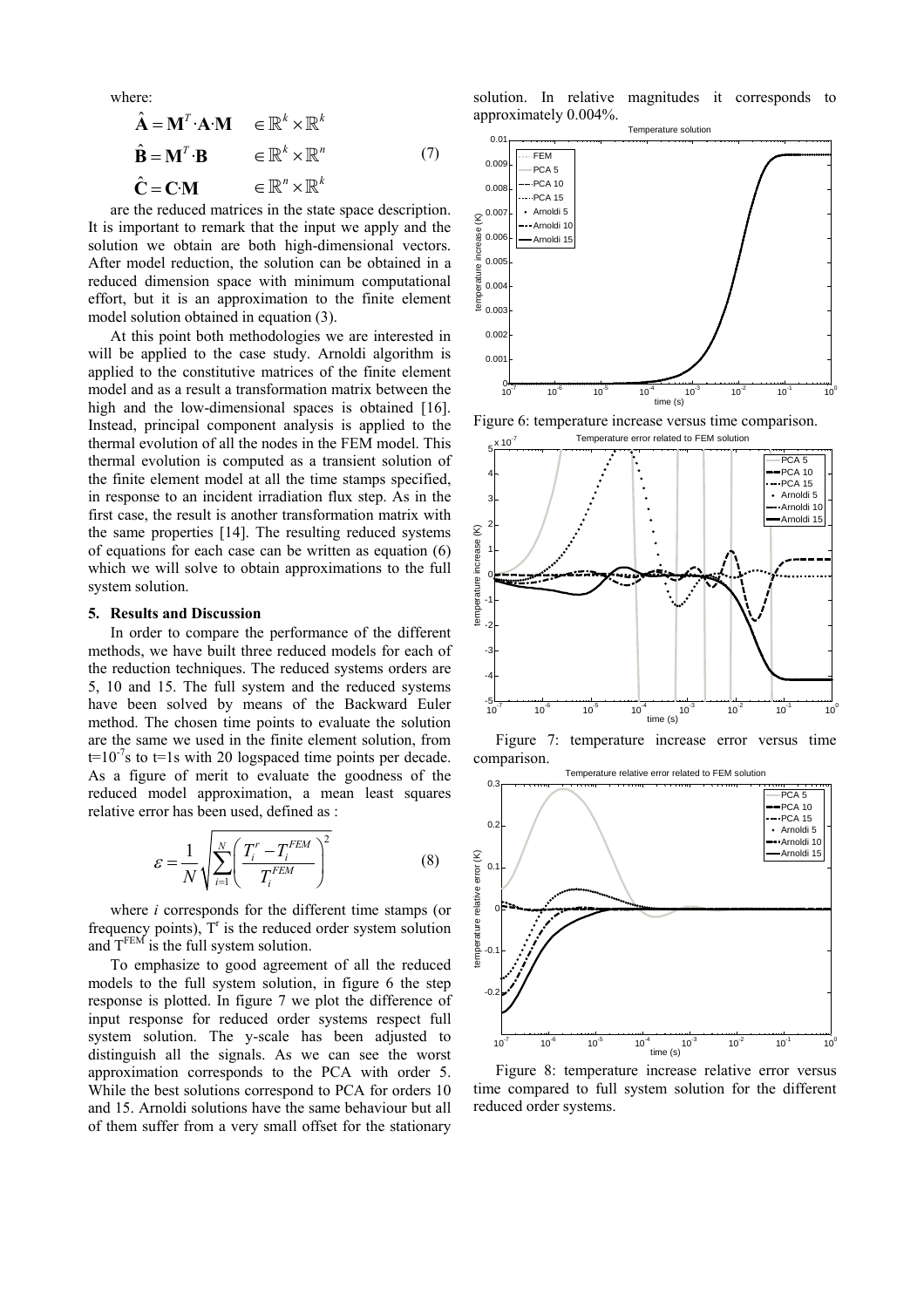In figure 8 we have plotted the relative difference of the input responses for the reduced order systems. As it is expected the maximum relative errors occur where the signal is small, for short times. For Arnoldi reduced models the relative error for short times is around 20%, while PCA reduced models is below 2% except for the 5 order PCA model.

Due to the fact that we have the state space realization of the reduced systems, it is quite simpe to compute their frequency behaviour and compare it to the full system frequency behaviour. This will give us more information on how will be the system output for sinusoidal inputs.



Figure 9: bode plot comparison.



Figure 10: Bode error diagram plot for the reduced systems related to the full system bode diagram.

The frequency response of the full and reduced systems have been evaluated from  $f=1Hz$  to  $f=10MHz$ , with 20 logspaced points per decade. Figure 9 shows this frequency behaviour for all the systems, and a good agreement is found for all the reduced systems. In order to evaluate more precisely these differences in figure 10 we plot the bode error diagrams for the different reduced systems. The worst agreement corresponds to the 5 order Arnoldi system, whose discrepancies are noticeable for frequencies higher than 1kHz. The 5 order PCA and 10 order Arnoldi have a similar behaviour and their discrepancies are considerable around 10kHz. The 15 order Arnoldi system has an absolute error lower than 2dB which happens for frequencies higher than 100kHz. Finally, 10 and 15 order PCA systems have the best agreement with the full system frequency behaviour. Their maximum discrepancy occurs for the maximum frequency computed and is around 0.5dB.

| <b>Reduced</b><br>system | ε.<br>time domain     | ε.<br>frequency domain |
|--------------------------|-----------------------|------------------------|
| PCA <sub>5</sub>         | $1.602 \cdot 10^{-2}$ | $1.085 \cdot 10^{-4}$  |
| <b>PCA 10</b>            | $1.588 \cdot 10^{-6}$ | $1.625 \cdot 10^{-7}$  |
| <b>PCA 15</b>            | $9.463 \cdot 10^{-6}$ | $1.117 \cdot 10^{-6}$  |
| Arnoldi 5                | $1.905 \cdot 10^{-3}$ | $2.162 \cdot 10^{-4}$  |
| Arnoldi 10               | $2.865 \cdot 10^{-3}$ | $1.203 \cdot 10^{-4}$  |
| Arnoldi 15               | $5.033 \cdot 10^{-3}$ | $3.216 \cdot 10^{-5}$  |

Table 2: Results summary: *ε* is the mean least squares relative error (see equation (8)) for the different reduced models in time domain and frequency domain.

As a summary of these results, in table 2 the mean least squares relative errors have been computed following equation (8) for time and frequency.

Principal component analysis as it has been presented here has two clear advantages with respect to Arnoldi algorithm. Its inputs are the step responses of the whole nodes of the finite element model, it can also be applied to experimental measurements, always that we have a large number of them. Moreover, when the data supplied comes from a finite element model, there is no restriction with respect to the linearity of the system which is being reduced. It is also possible to apply this technique to nonlinear models. On the other hand, Arnoldi algorithm can only be applied to linear systems, although in many applications small errors are made when a nonlinear system is linearized around a suitable linearization point [16]. The restriction to linear systems in the Arnoldi algorithm must only be applied to the system matrices, no restriction appears when the nonlinearity is only present in the input. Another approach to avoid this problem when the system is weakly nonlinear is to apply Arnoldi algorithm to a quadratic approximation by a second order Taylor series expansion [17]. It is also true that Arnoldi algorithm is based on an expansion at a certain frequency, which in this case was f=0Hz. But there is no limitation to choose as an expansion point another frequency, for instance the working frequency of the device which is being reduced, in order to improve its frequency behaviour around this point. Even a multi-point expansion about several frequencies and restricting the reduced transfer function to match the first moments for all the frequencies has also been proposed, and known as rational-Krylov method [18].